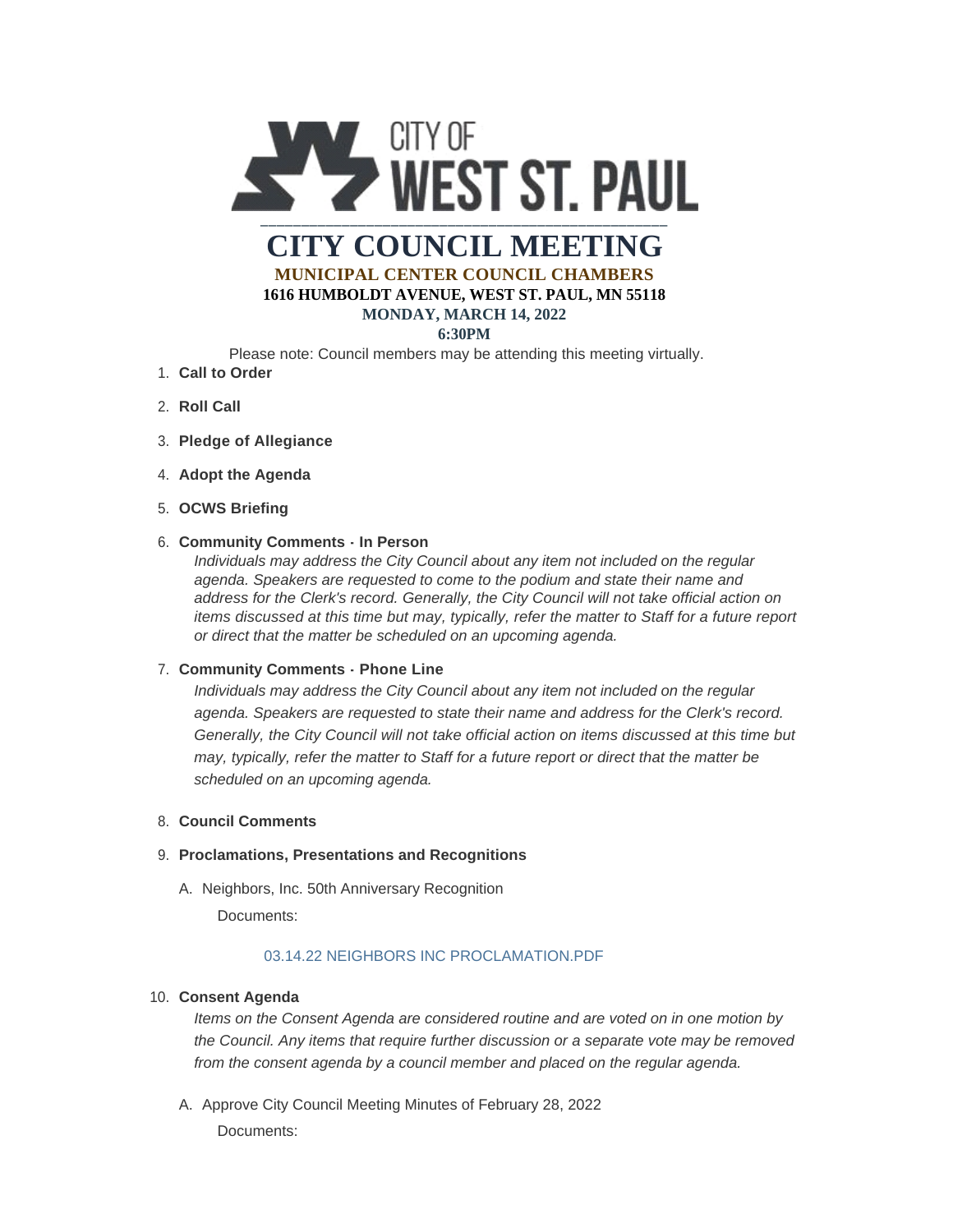#### [02.28.22 COUNCIL MINUTES.PDF](https://www.wspmn.gov/AgendaCenter/ViewFile/Item/12648?fileID=19624)

B. List of Claims for March 14, 2022

Documents:

[3.14.22 CITY COUNCIL ACTION ITEM - LIST OF CLAIMS.PDF](https://www.wspmn.gov/AgendaCenter/ViewFile/Item/12670?fileID=19630)

C. City Licensing

Documents:

[CITY COUNCIL ACTION ITEM - CITY LICENSING.PDF](https://www.wspmn.gov/AgendaCenter/ViewFile/Item/12650?fileID=19613) [RESOLUTION - MINNESOTA GOLF CHARITY EVENTS.PDF](https://www.wspmn.gov/AgendaCenter/ViewFile/Item/12650?fileID=19614)

D. Rental Licensing

Documents:

#### [CITY COUNCIL ACTION ITEM - RENTAL LICENSING.PDF](https://www.wspmn.gov/AgendaCenter/ViewFile/Item/12675?fileID=19654)

E. Contract for Ice Arena Expansion Construction Management Services

Documents:

[CITY COUNCIL ACTION ITEM - CONTRACT FOR ICE ARENA EXPANSION](https://www.wspmn.gov/AgendaCenter/ViewFile/Item/12676?fileID=19667)  CONSTRUCTION MANAGEMENT SERVICES.PDF

F. Approve Consultant Contract for Ice Arena Parking Lot Reconstruction Design

Documents:

[CITY COUNCIL ACTION ITEM - CONSULTANT CONTRACT FOR ICE ARENA](https://www.wspmn.gov/AgendaCenter/ViewFile/Item/12663?fileID=19633)  PARKING LOT RECONSTRUCTION DESIGN.PDF [ATTACHMENT - ICE ARENA PARKING LOT RECONSTRUCTION SCOPE](https://www.wspmn.gov/AgendaCenter/ViewFile/Item/12663?fileID=19634)  AND FEE LETTER.PDF

G. Appointment of Members to Parks and Recreation Advisory Committee (PRAC) Documents:

[CITY COUNCIL ACTION ITEM - APPOINT PRAC NOMINEES.PDF](https://www.wspmn.gov/AgendaCenter/ViewFile/Item/12594?fileID=19628)

H. Resolution in Support of a DNR Outdoor Recreation Grant for Marthaler Park Documents:

> [CITY COUNCIL ACTION ITEM - RESOLUTION IN SUPPORT OF A DNR](https://www.wspmn.gov/AgendaCenter/ViewFile/Item/12664?fileID=19635)  OUTDOOR RECREATION GRANT FOR MARTHALER PARK.PDF [RESOLUTION - DAKOTACOUNTY-WSP-MARTHALERPARK-](https://www.wspmn.gov/AgendaCenter/ViewFile/Item/12664?fileID=19636)DNRGRANT.PDF

I. Negative Cash Transfer

Documents:

#### [YE TRANSFER FOR NEGATIVE CASH FUNDS.PDF](https://www.wspmn.gov/AgendaCenter/ViewFile/Item/12652?fileID=19615)

J. December Financial Update

Documents: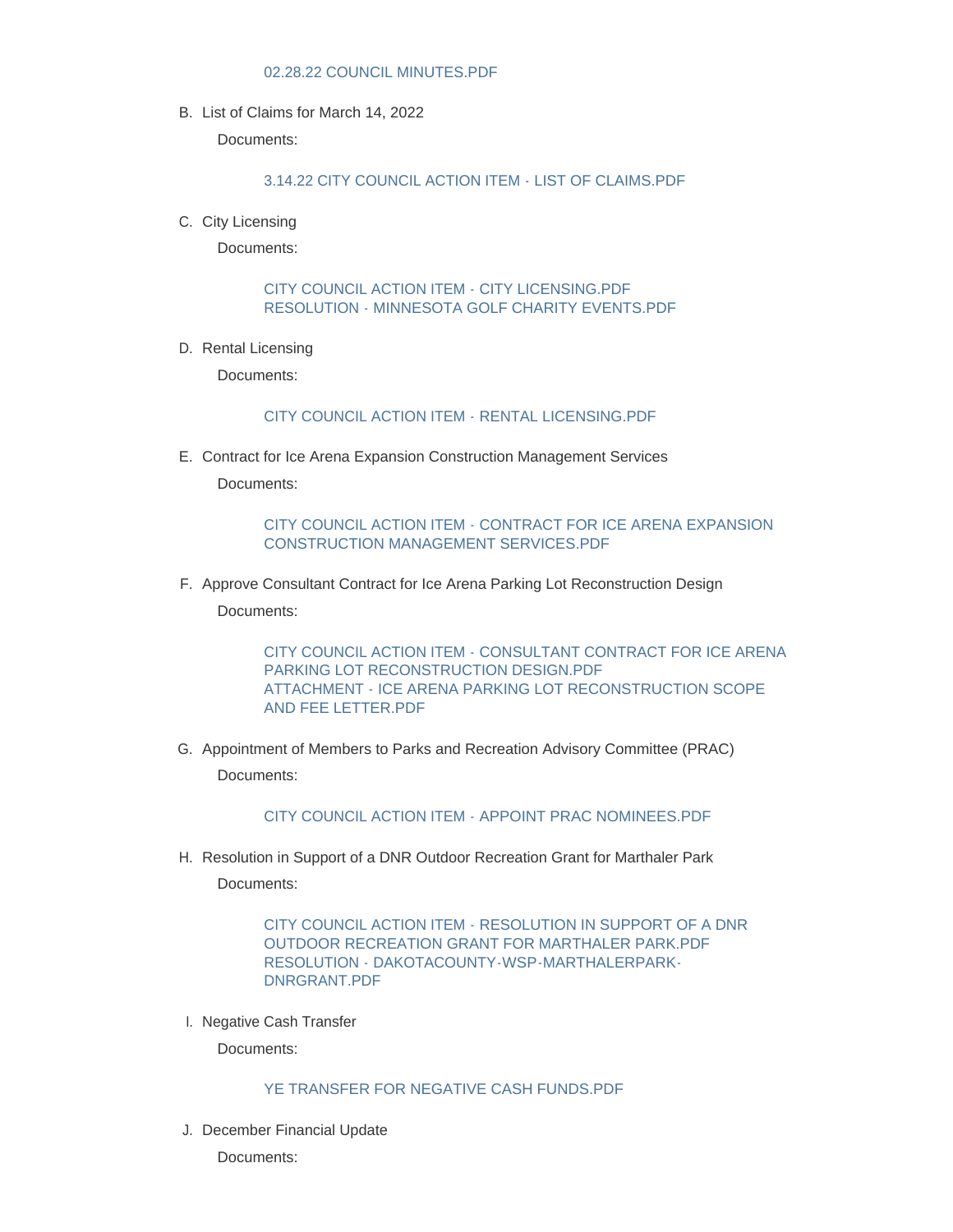[MONTHLY FINANCIAL UPDATE.PDF](https://www.wspmn.gov/AgendaCenter/ViewFile/Item/12651?fileID=19623) [PREMLIMINARY DEC BUDGET TO ACTUAL.PDF](https://www.wspmn.gov/AgendaCenter/ViewFile/Item/12651?fileID=19620) [12 DEC21 BANK REC WSP.PDF](https://www.wspmn.gov/AgendaCenter/ViewFile/Item/12651?fileID=19621) [UBS DECEMBER.PDF](https://www.wspmn.gov/AgendaCenter/ViewFile/Item/12651?fileID=19622)

**Public Hearing** 11.

#### **New Business** 12.

A. Mayor's Monarch Pledge

Documents:

### [CITY COUNCIL ACTION ITEM - MAYORS MONARCH PLEDGE.PDF](https://www.wspmn.gov/AgendaCenter/ViewFile/Item/12662?fileID=19637) [ATTACHMENT - SAMPLE MAYORS MONARCH PLEDGE FORM.PDF](https://www.wspmn.gov/AgendaCenter/ViewFile/Item/12662?fileID=19638)

B. Resolution Declaring a Climate Emergency in West St Paul

Documents:

[CITY COUNCIL ACTION ITEM - RESOLUTION DECLARING A CLIMATE](https://www.wspmn.gov/AgendaCenter/ViewFile/Item/12661?fileID=19646)  EMERGENCY IN WEST ST PAUL.PDF [RESOLUTION - DECLARING A CLIMATE EMERGENCY IN WEST ST](https://www.wspmn.gov/AgendaCenter/ViewFile/Item/12661?fileID=19645)  PAUL.PDF

C. Receive Feasibility Report and Order Public Hearing for the Annapolis Street Reconstruction Project CP 23-1

Documents:

[CITY COUNCIL ACTION ITEM - RECEIVE FEASIBILITY ORDER PUBLIC](https://www.wspmn.gov/AgendaCenter/ViewFile/Item/12683?fileID=19685)  HEARING CP 23-1.PDF [ANNAPOLIS STREET RECONSTRUCTION PP 031422.PDF](https://www.wspmn.gov/AgendaCenter/ViewFile/Item/12683?fileID=19686) [ATTACHMENT - ANNAPOLIS ST RECONSTRUCTION FEASIBILITY REPORT](https://www.wspmn.gov/AgendaCenter/ViewFile/Item/12683?fileID=19687)  - REDUCED 2.PDF [RESOLUTION - RECEIVING FEASIBILITY REPORT AND CALLING HEARING](https://www.wspmn.gov/AgendaCenter/ViewFile/Item/12683?fileID=19688)  FOR IMPROVEMENT CP 23-1.PDF

D. Public Art Policy

Documents:

[CITY COUNCIL ACTION ITEM - PUBLIC ART POLICY.PDF](https://www.wspmn.gov/AgendaCenter/ViewFile/Item/12669?fileID=19668) [PUBLIC ART POLICY\\_TO COUNCIL.PDF](https://www.wspmn.gov/AgendaCenter/ViewFile/Item/12669?fileID=19669)

First Reading - Charter Commission Recommendations E.

Documents:

[CITY COUNCIL ACTION ITEM - FIRST READING - CHARTER COMMISSION](https://www.wspmn.gov/AgendaCenter/ViewFile/Item/12665?fileID=19670)  RECOMMENDATIONS.PDF [ORDINANCE AMENDING CHARTER SECTION 6.06.PDF](https://www.wspmn.gov/AgendaCenter/ViewFile/Item/12665?fileID=19650) [ORDINANCE AMENDING CHARTER SECTION 7.09.PDF](https://www.wspmn.gov/AgendaCenter/ViewFile/Item/12665?fileID=19651) [ORDINANCE AMENDING CHARTER SECTION 6.05.PDF](https://www.wspmn.gov/AgendaCenter/ViewFile/Item/12665?fileID=19652)

F. First Reading - Redistricting

Documents: